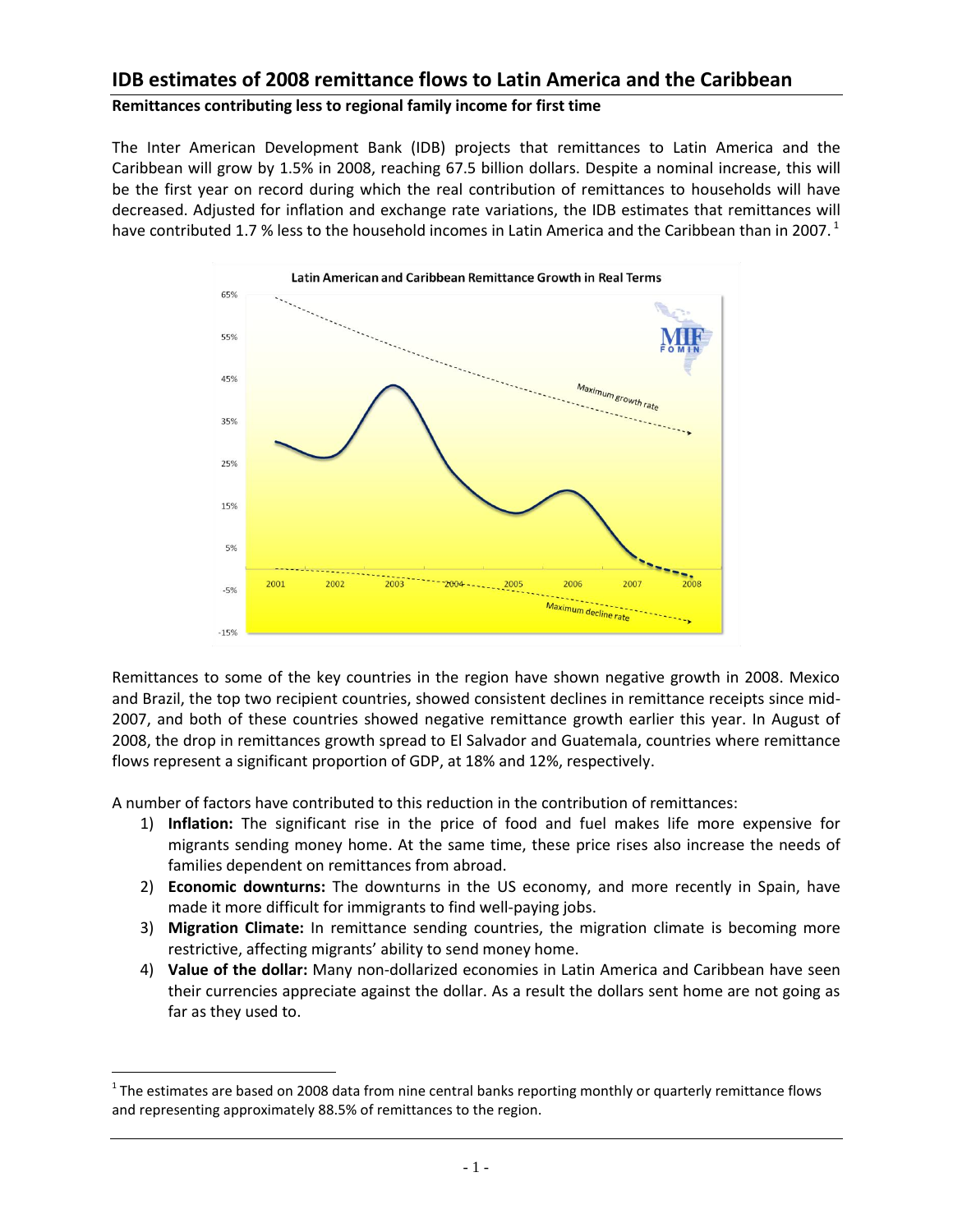#### **Outlook for remittances from the US and Spain**

The United States and Spain are the two most important countries from which remittances to the region flow, and the fortunes of migrants are currently closely intertwined with the health of these two national economies. Recent data suggests that the economic slowdowns in both countries are impacting the ability of migrant workers to send money home.



According to the United States Bureau of Labor Statistics, Hispanic unemployment in the United States has been climbing steadily since October of 2006. In August of this year it reached 8%, almost 2% above the national unemployment rate. In Spain, the number of immigrants claiming unemployment benefits has surged by 81% in the last year.<sup>2</sup> Mirroring the US construction sector, which has shed over half a million jobs, construction jobs in Spain declined by 7.9% during the second trimester of this year, partially contributing to the increase in migrant unemployment.

Past surveys commissioned by the IDB show that 17% of remittance senders are employed in construction and therefore, the remittances they send are sensitive to changes in the job market in the short term while migrants are less likely to send remittances while seeking new employment, they are versatile and will move to other sectors or states to meet the needs of their families in the medium to long term.

### **What does this mean for the future of remittances to the region?**

 $\overline{a}$ 

It is clear that remittance flows will change in concert with global economic reality. Hard economic times hit everyone – nationals and migrants alike. However, it is important to keep the decrease in the impact of remittances in perspective. Any decline is likely to be modest, because migrant workers have proven their ability to adapt to changing demand for their labor. Focus groups held earlier this year illustrate that Latin American and Caribbean immigrants are cutting back on their own consumption, moving between job sectors and even moving from one state to another in order to be able to continue sending money home.

<sup>&</sup>lt;sup>2</sup> Kingstone, Steve "Spain's radical plan for migrants" BBC, <http://news.bbc.co.uk/2/hi/europe/7568887.stm>